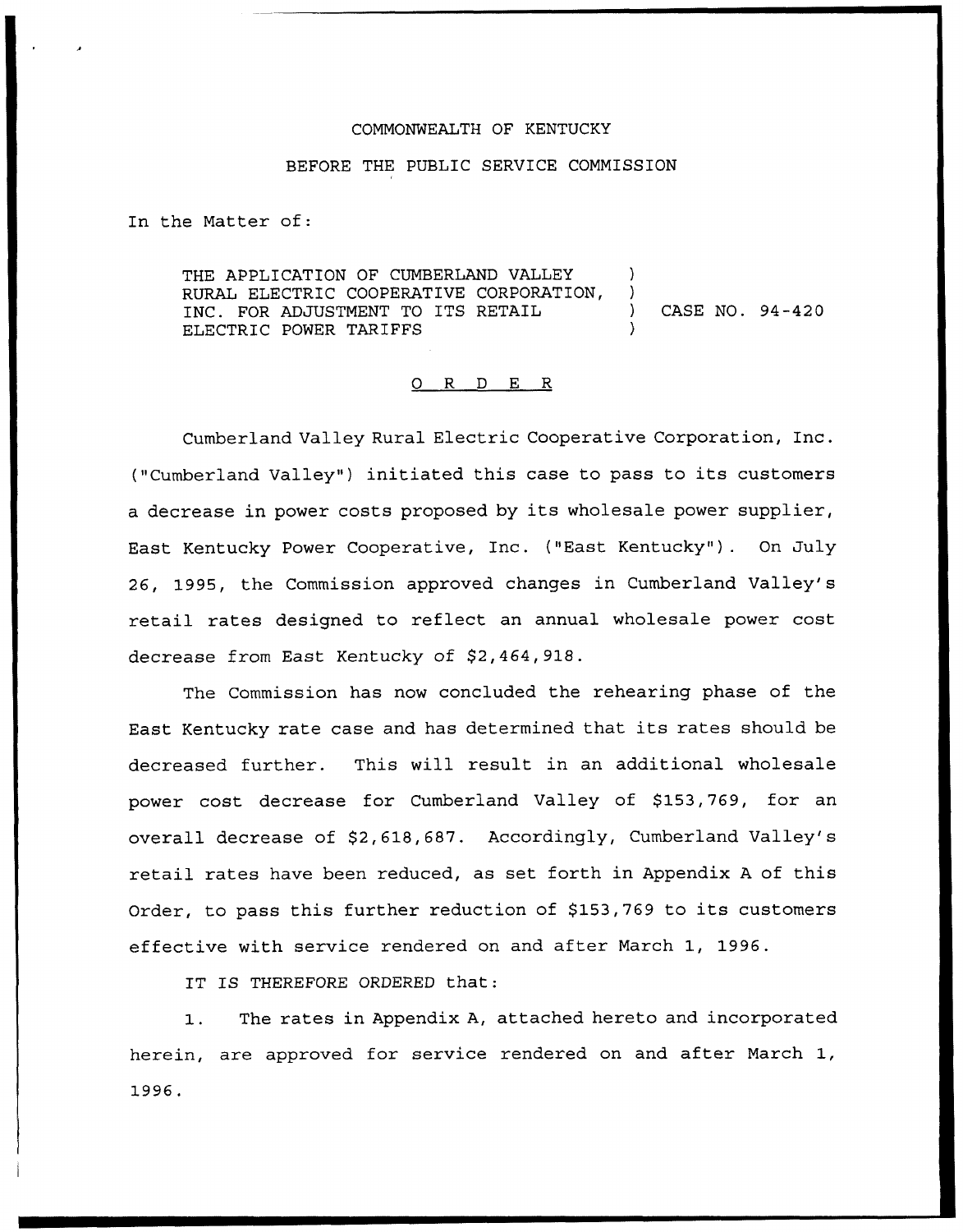2. Within <sup>20</sup> days of the date of this Order, Cumberland Valley shall file with the Commission revised tariff sheets setting out the rates approved herein.

Done at Frankfort, Kentucky this 28th day of February, 1996.

PUBLIC SERVICE COMMISSION

an Ho !man

Vice Chairman

Commissione

ATTEST:

illa a

Executive Director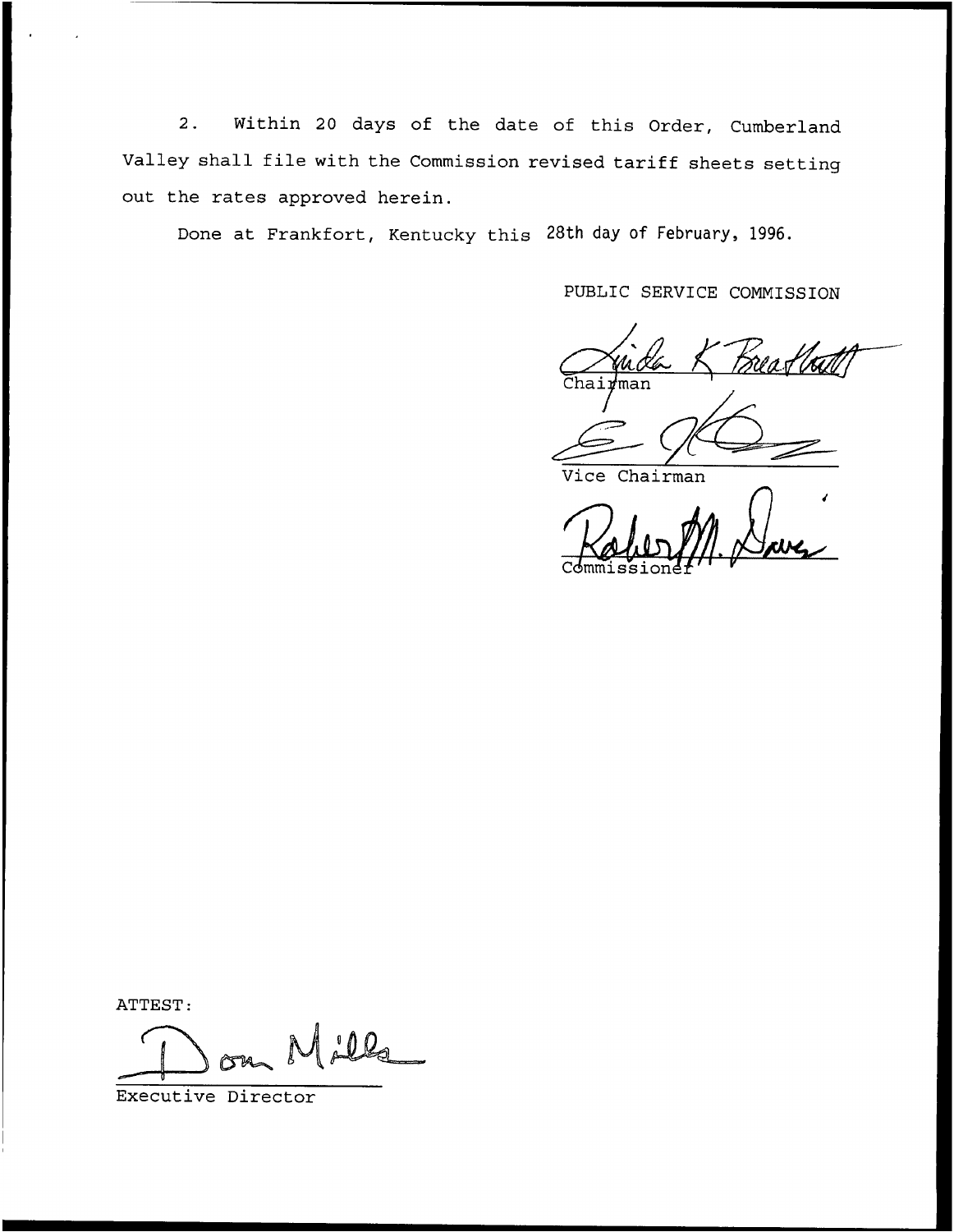### APPENDIX A

# APPENDIX TO AN ORDER OF THE KENTUCKY PUBLIC SERVICE COMMISSION IN CASE NO. 94-420 DATED FEBRUARY 28, 1996

The following rates and charges are prescribed for the customers in the area served by Cumberland Valley Rural Electric Cooperative Corporation. All other rates and charges not specifically mentioned herein shall remain the same as those in effect under authority of this Commission prior to the effective date of this Order.

# SCHEDULE I FARM, HOME, SCHOOLS AND CHURCHES

### Rates:

All KWH Marketing Rate \$ .05041 Per KWH .03025 Per KWH

### SCHEDULE II SMALL COMMERCIAL

### Rates:

| Energy Charge   | Single Phase     | <u>Three Phase</u> |
|-----------------|------------------|--------------------|
| First 3,000 KWH | \$.06489 Per KWH | \$.06489 Per KWH   |

## SCHEDULE III ALL ELECTRIC SCHOOL (A.E.S.)

#### Rates:

All KWH  $$.05092$  Per KWH